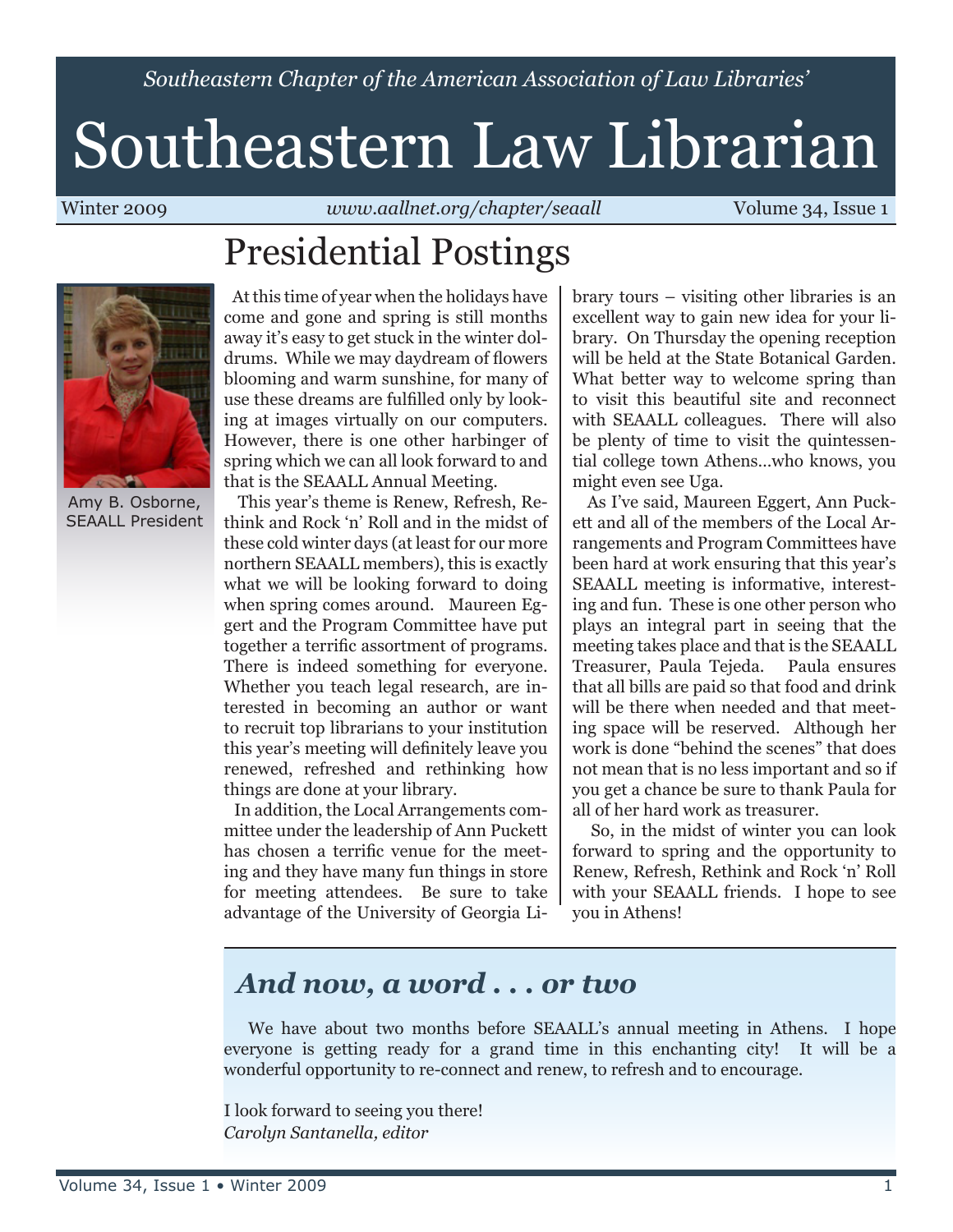### **What's New!**

**Justine Roach** New Hanover County Public Law Library 910-798-6306

 With the growing popularity of internet resources, such as blogging, Myspace, and now Second Life, how do you decide which one Law Librarian would most benefit your library? According to Brian Barnes, Librarian at the Mississippi School of Law Library, Facebook, now has over "150 million" users, 75% of which include his first-year law students. In his article, Brian discusses the pros and cons of using Facebook to connect with his Law students, and how it can be used as a powerful communication tool for your library.

> If you would like to share your experiences using one of the above internet resources, (or one(s) not listed), please submit articles/comments to jroach@nhcgov.com. Thank you!



#### **Annual Meeting Institute**

bradleys@uga.edu

#### **Sharon Bradley,** We've posted more details about the institute. **JD, MLS** If you've even had to think about cutting any Special Collections serials subscriptions you'll want to attend. At-Librarian tendance is limited to 40.

University of Georgia http://www.law.uga.edu/library/seaall2009/ School of Law institute.html

#### 706-542-5083 Annual Meeting Registration

The SEAALL 2009 Annual Meeting preliminary program and registration materials are now available.

http://www.law.uga.edu/library/seaall2009/ index.htm

We look forward to seeing you in Athens in April.

The Southeastern Law Librarian (ISSN 0272-7560) is the official publication of the Southeastern Chapter of the American Association of Law Libraries. It is published quarterly and is distributed free to all SEAALL members. Editorial comments or submissions should be sent to:

Carolyn Santanella, Reference & Serials Librarian, Smith Moore LLP 3 00 N. Greene St., Greensboro, NC 27401 (336) 378-5485 (336) 433-7551 (personal fax #) Carolyn.santanella@smithmoorelaw.com

### **Contents**

| <b>Presidential Postings</b>    | 1              |
|---------------------------------|----------------|
| <b>Editor's Note</b>            | 1              |
| <b>What's New</b>               | $\overline{2}$ |
| <b>ATHENS</b>                   | $\overline{2}$ |
| <b>Using Facebook in a</b>      |                |
| <b>Law Library</b>              | 4              |
| <b>AALL &amp; CONELL Annual</b> |                |
| <b>Meeting Grants</b>           | 5              |
| <b>Bob Oakley Memorial</b>      |                |
| <b>Symposium</b>                | 6              |
| <b>SEAALL Briefs</b>            | 6              |

Submissions may be sent in hardcopy or electronic format. Direct transmission via electronic mail is preferred, but all standard size diskettes are acceptable, if delivered in Word, or plain ASCII format.

Newsletter Deadlines are: Summer July 31, 2008<br>Fall November 30, November 30, 2008 Winter January 31, 2009 Spring April 30, 2009

The opinions in the columns are those of the authors and do not necessarily represent those of SEAALL. The Southeastern Law Librarian is not copyrighted; however, permission should be sought from the authors and credit given when quoting or photocopying materials from the publication.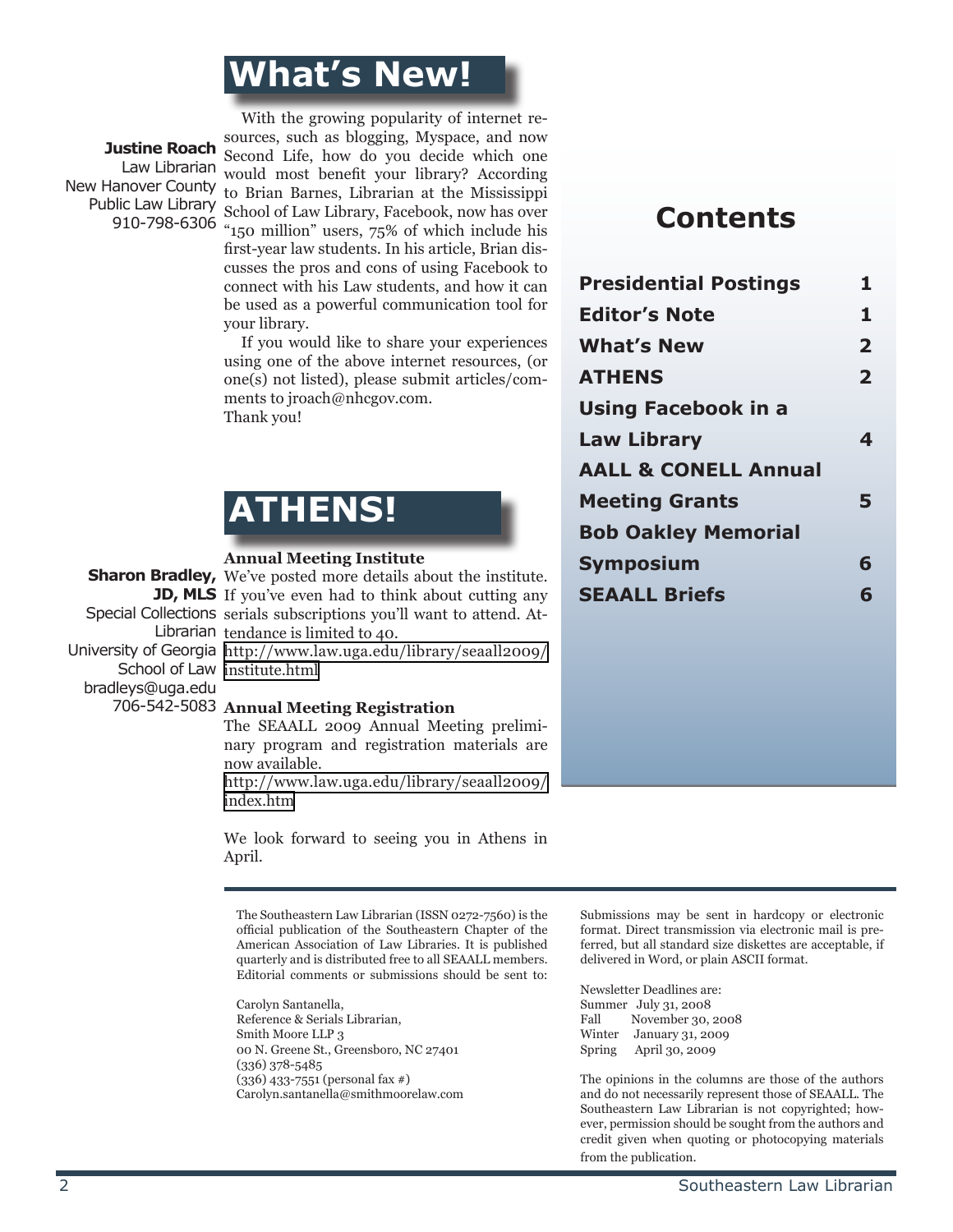### **Using Facebook in a Law Library**

 Many articles in law library literature have over the past several years extolled the virtues of internet resources, specifically 2.0 resources in recent years. Some libraries have taken this path while many others have not and have continued the more traditional and time tested ways of connecting with their students. However, in this librarian's opinion, law students of today are not the same students as five years ago, much less ten years ago. This is why I advocate every law library should implement Facebook as a tool for reaching their patrons.

 As I promote Facebook I temper my excitement concerning 2.0 materials in realizing that some work for reaching patrons and some do not and there is no absolutely correct answer. Some libraries create MySpace pages, some libraries create wiki's and manuals, a few libraries even brave the territory of Second Life and many libraries create blogs. All of these things are options for reaching patrons but we as librarians, limited as to time, have to choose what can best reach the 22-30 year olds who dominate law school populations. The tool for this is Facebook.

 A recent announcement noted that Facebook now has 150 million users, many of whom are young adults. These users include over 75% of first year law students at my law school, per a recent survey. I assume we are fairly typical in this regards and I have not been able to find statistics to this point to counter this assertion. With such a significant portion of students using a singular resource like Facebook a library should try to capitalize on this centralization of patrons for prime promotion and teaching opportunities. At least three different approaches, the Fan Page, personal interaction, and applications can be used to accomplish this task.

#### The Fan Page Approach

 The first, and easiest step is to create a Fan Page for your school. You will have to have a personal Facebook account to do this but that can take as little as thirty seconds to create and is quite self explanatory. This Fan Page can contain basic information including hours, logo's, pictures, and many other informative opportunities from this base page. This is easy to do, I promise, with a series of drop down boxes and simply inputting text, no real programming is required for Fan Pages. This Fan Page also involves a "Wall" which is a kind of like a discussion board where questions can be posed and answered by members and administrators of the group. A powerful tool of Facebook and Fan Pages is the picture tool. A library could load pictures of the library, of student workers and staff, and more especially of patrons (with their permission obviously). When loading these pictures the library should "tag" these students as one of the most powerful aspects of Facebook is the sharing of pictures of users. These pictures will then appear on the students' profiles and notifications will appear in their "feed" letting their "friends" know about the picture and creating a fairly high level of name recognition for the page among the student/staff person's "friends".

 While this may not sound that impressive Facebook is a very viral environment (and that is meant in the healthy spreading the word idea, not as in computer viruses). Assume that a law library has ten student workers, at least seven or eight of these workers will have a Facebook page. I venture to guess, based on my student workers, that each of these seven or eight student workers has between 150 and 200 friends, some many more, I have one with over 1,200 friends as of this morning. If this student worker, I'll call him James, gets tagged in a picture, in 1,200 peoples feed James' picture pops up in an album of the library. Of these people some may think it is a good idea to join the library group, especially if they go to school with James. While James is an extreme situation because of his extraordinary number of friends simply grabbing a couple of pictures of James and then working with the Fan Page a bit can gain a law library an avenue into this plugged in group that exists nowhere else. His friends become your fans and then you can connect with them in their environment. Pictures are also a valuable resource for gaining time on a possible users screen as pictures are updated less frequently than status or often even notes, thereby staying in a users photo feed longer than other possible avenues.

 A possible concern that some have with a Fan page is providing a "wall" (discussion board) is preventing someone from defacing this digital wall with foul language or some sort of other unwanted commentary. Facebook is more restrictive than MySpace in this manner and if a librarian is administrator for the page they can delete posts that need to be deleted. I comment on this topic in a reluctant manner as I am fans of many pages and very rarely have I seen this type of conduct. Additionally, fans of a library just do not do that type of thing, with rare occasion, and we as librarians should not quash good resources for a random incident that will probably never happen.

Brian Barnes Research, Instructional Services & Circulation Librarian Mississippi College School of Law Library

*continued on page 4*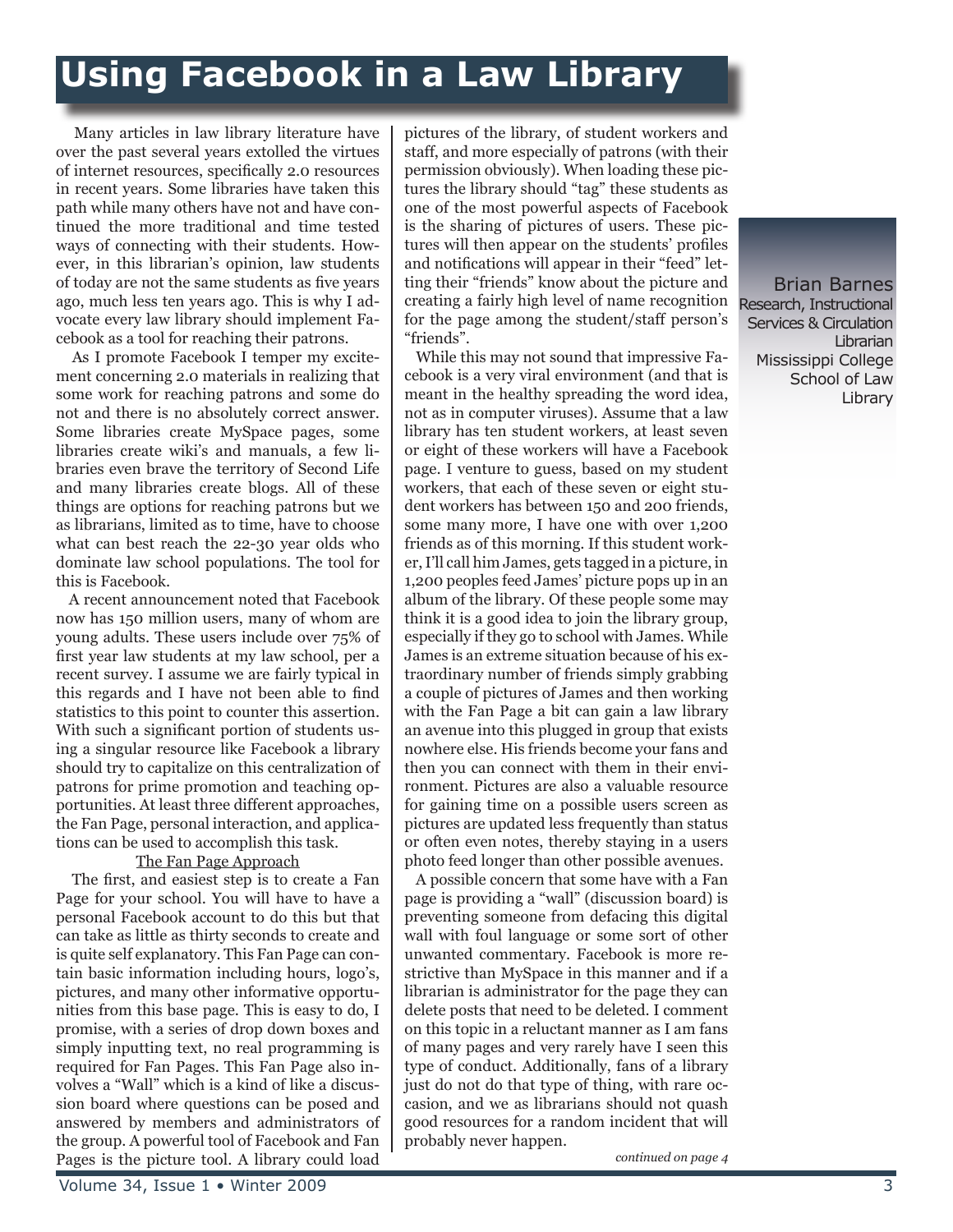### **Facebook in a Law Library** *continued from page 3*

• Pros:

 - A presence on a website that 75% of law students use on a normal basis

 - Viral atmosphere with law school students can make this grow quickly

• Cons:

 - Concerns at patron created content on the "wall"

 - Creating an original base of students for the Page can be challenging

#### What to Do When They Get There

 Assuming you have been able to put together a library Fan Page with some followers the key is then to keep them following and create a niche of some sort in their busy lives. I personally believe in cross posting announcements when it comes to reaching out to patrons. Cross posting allows a librarian to use the same material they are putting in a blog, slightly vary it and put it in a message to all members of their group, slightly vary it more and put it in the law school newspaper, and perhaps even slightly change it up for a podcast or vodcast if you have reached those levels of technological advancement. Examples of things that normally populate library Fan Pages are hour changes, notices about fire or tornado drills, information about coming events, and even news about new books or online resources. There will be some overlap in viewership but there are definite newsletter readers who do not Facebook or podcast and there are Facebookers who would not pick up a law school newspaper if you put a dollar in every tenth copy.

#### The More Personal Approach

 In addition to creating a fan page I propose that librarians take a much more personal approach to using Facebook with patrons. I admit I am not the stereotypical librarian as I am 28, very into 2.0 technology, and can largely identify with the students in my library so being their "friend" may be easier for me than some; but we are all unique in some way and many of us get to know our students quite well over the course of their three year law school career. If you are comfortable with it I suggest you jump wholly into Facebook, fill out all of the information, put pictures of yourself, play some of the simplistic games and have fun with it. This information sharing can build bonds with previously unknown students who did not know you were a cat person or never made the connection you went to the same alma mater. If the students know you better they will be more willing to ask for your guidance and hopefully you will have a bigger and better influence on their law school career.

This recommendation for a personal page is

not solely based upon familiarity. I also highly advocate using your personal page and the Facebook staples of "Status Updates" and Facebook chat to further your impact on your "friends", the law students. Status updates are a bit like tweets with twitter or, in more common speak, like small informational blasts about what you are doing or how you are feeling. This can be manipulated for library purposes by using status updates like "Brian reminds to not forget to return those items before you leave for Christmas" or "Brian wants a big crowd at the special presentation on the First Floor at 10". These short updates, which are minimally invasive on the students, pop up on a large number of students' laptops every morning as they check their status before (or during) that first class of the day.

 Perhaps even a more useful tool than status updates is the Facebook chat feature. I currently am friends with about 200 students at my law school of 550 students, additionally friends with over 50 attorneys who I can lean on for answers. All of these "friends" of mine have the ability to obtain referencing from me when I'm online by simply instant messaging me. Reference chat has been around for over a decade with AIM, Yahoo, MSN and more recently Gchat dominating the scene. However, most law school students are on Facebook throughout the day and if we can put a librarian at their fingertips, a few taps on a keyboard away, we are a more valuable resource and more integral to their learning process. I finish this promotion of Facebook chat by reflecting upon how in the past week I have given out weekend hours, been told that a professor couldn't get electronic equipment to work in a classroom, chatted with the IT personnel to get them on the case, made a couple of suggestions of books to students who did not do as well as hoped in Torts and even walked a student worker through checking out a miscataloged book at 8:45 on a Saturday night without him actually having to call me at home.

 I do caution librarians the same as I caution my students. Remember to not put things that will make you look bad on the internet, this includes Facebook. I refer to this as the grandmother test. No pictures kissing someone that is not your significant other, try and keep alcohol out of your pictures and avoid directly saying or even alluding to things the administration might hold against you. These things are just not worth the hassle. This would seem like common sense but at times this sense is not all that common. Additionally, and 2.0 authors debate this, I do not believe a librarian should friend every single possible patron of their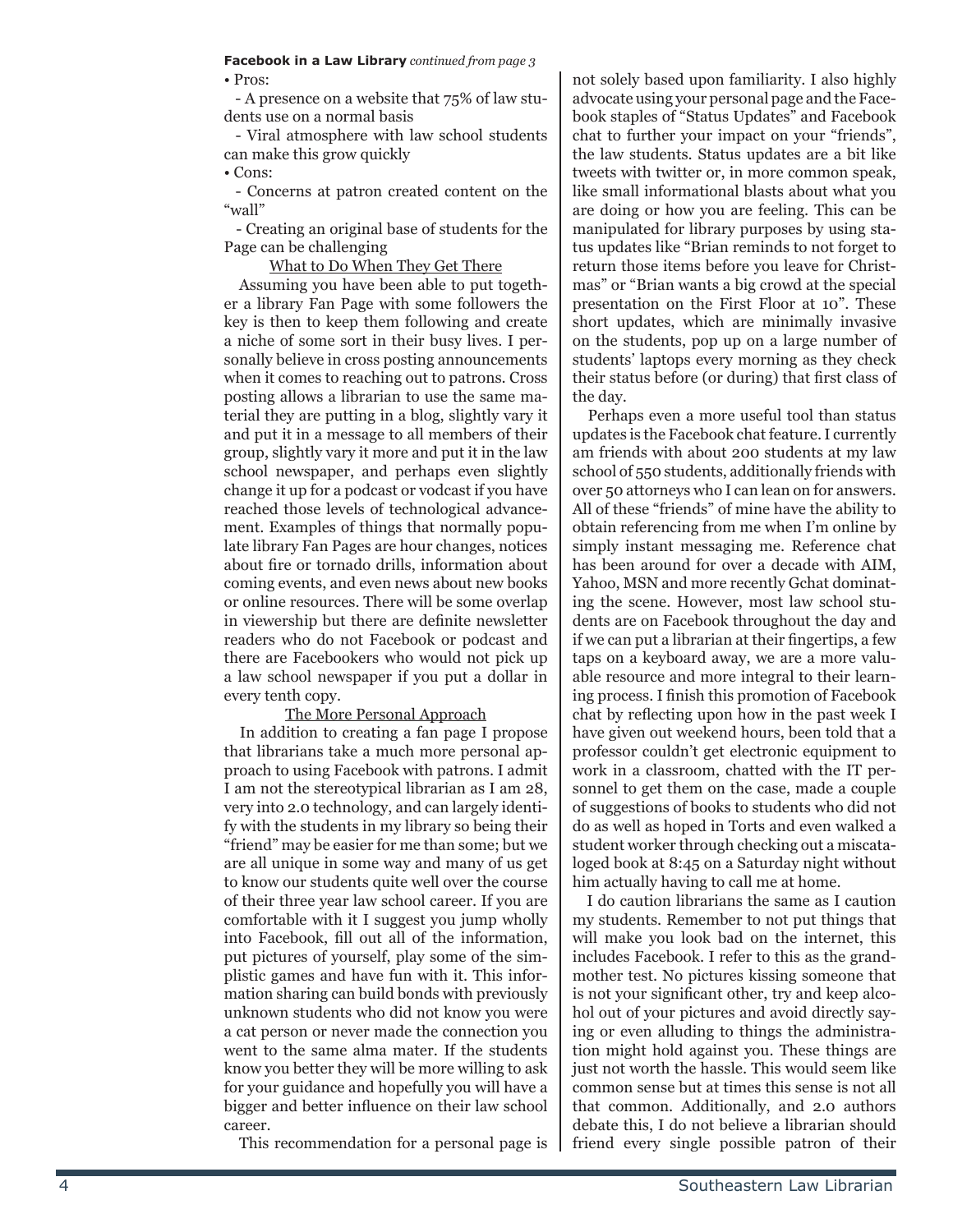library. I see the purpose in this idea, to swell the masses of friends and thereby hope to proliferate about more information. However, I feel that if a student does not want to be your "friend" or has expressed no interest in library matters why would a Facebook contact be any different?

• Pros:

 - Reference chat on Facebook is often used more than other chat means

 - Status updates provide passive news or notes to students in their "feed"

• Cons:

 - Concerns of librarians opening their personal lives up to students

 - Personal pages on Facebook often require much more of a time commitment than other resources

Facebook Application, the Final Frontier

 I hesitated to include this in the article as I do not want to scare anyone away from this great tool of Facebook but I want to introduce you to the difficult to build but "really cool" option of applications. Earlier I mentioned that you could play fun, simple games on Facebook. Facebook is a 2.0 resource in the way people create almost all of the information but Facebook is even more so a 2.0 tool in that the people use the open source nature of Facebook to build applications. These applications then will be submitted to Facebook for approval (normally a couple of day turnaround process) and placed in the directory. Once approved an application can do innumerable things, dependent on your level of programming expertise (and patience) and can be a great resource for your students. A few law schools, such as Mississippi College School of Law, have built applications that are

kind of like mini law school Web pages with handy links to resources but most importantly this application allows for searching the schools online catalog from a patron's own profile. This does two things in that it takes the catalog to where the patron is repeatedly on a daily basis instead of forcing them to come to the library's Web site which they visit much less frequently than Facebook. Secondly, it provides the library an opportunity to publicize itself with a good looking application, logo and a "cool" factor among students that is hard to obtain with many young adults. The obvious drawback to building an application is the required programming skills needed by the creator and the time it takes to build the application.

• Pros:

 - Can put the library catalog literally on a student's own profile

 - Creates a "cool", new technology that shows progression and advancement by a library • Cons:

 - A background and ability in PHP coding and access to a server to host the application is required

 - Initial creation does take a substantial investment in time

 While Facebook cannot properly be called a "new" resource, its rapid growth amongst many of our law school students make it a place law libraries should be familiar with and hopefully a place to gain better perspective and more contact with our patrons. This article has thrown a lot of information at someone new to Facebook if you have any questions or would like to follow up on a certain point please feel free to contact me at barnes01@mc.edu or friend me on Facebook.

### **AALL & CONELL Annual Meeting Grants**

 The SEAALL Scholarship Committee is pleased to announce the availability of the CONELL Registration Grant and the AALL Annual Meeting Registration Grant.

 The CONELL grant was created to provide funds for CONELL tuition and one night stay in a hotel for a law librarian who will attend AALL but lacks financial assistance to attend CONELL, the Conference of Newer Law Librarians, which takes place on the Saturday before AALL begins.

 The AALL Annual Meeting Registration Grant was created to provide funding for a law librarian who lacks financial assistance to attend the AALL Annual Meetings. The award will cover the cost of full registration at AALL.

 Applications and eligibility requirements for each grant may be found on the SEAALL Scholarship web page: http://www.aallnet.org/chapter/seaall/scholarship/index.htm

The deadline for both scholarships is Monday, March 23, 2009 at 5pm Eastern Standard Time.

If you have any questions, please contact me.

jrs, Chair, Scholarship Committee

Jason R. Sowards Reference Librarian & Adjunct Prof. of Law Wake Forest University School of Law Professional Center Library 336-758-5052 sowardjr@wfu.edu